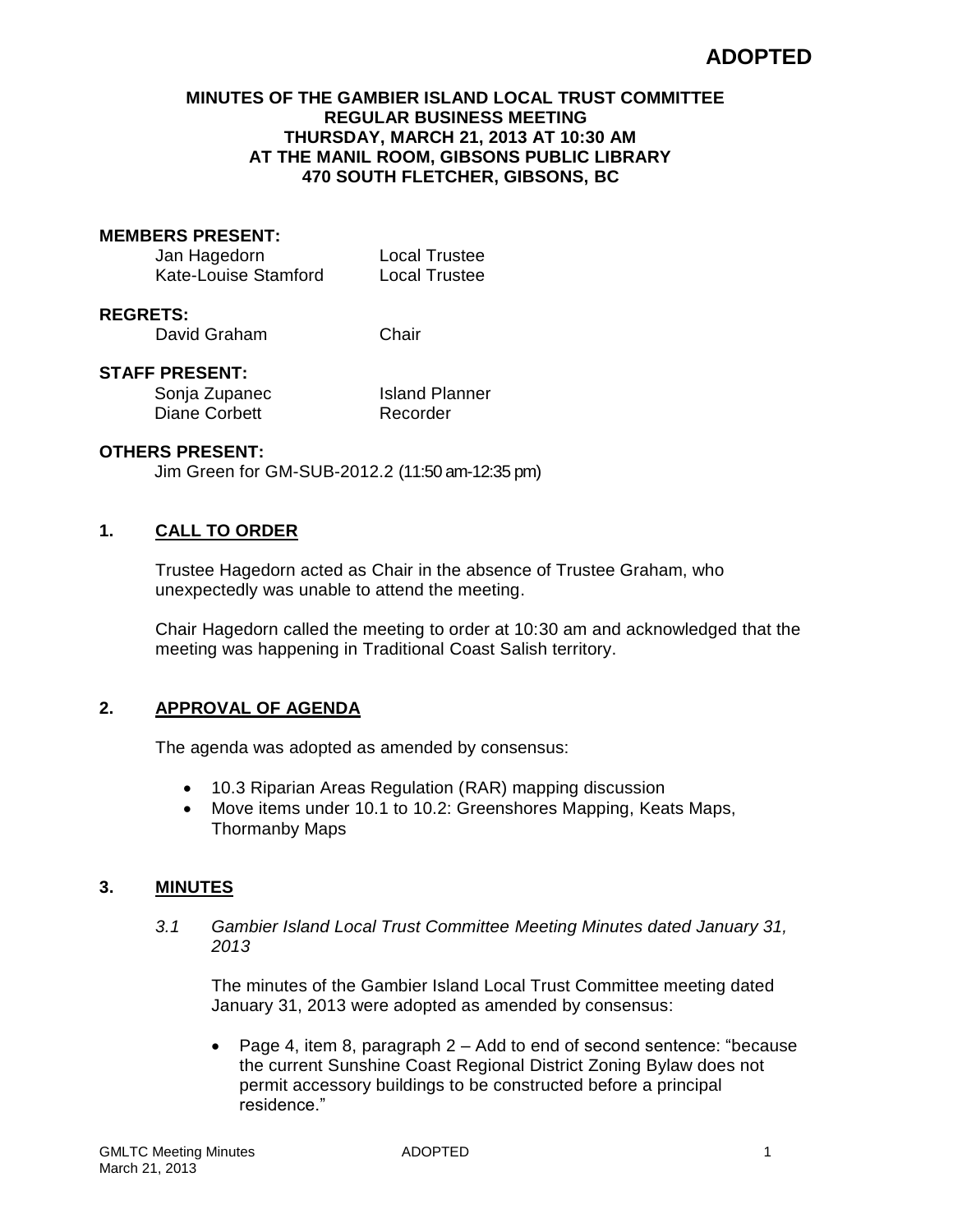- P. 12, item 16.2, second paragraph: change the date for the September business meeting to read: "September 26, 2013".
- *3.2 Section 26 Resolutions Without Meeting*

None.

*3.4 Gambier Island Advisory Planning Commission Minutes*

None.

#### **4. BUSINESS ARISING FROM MINUTES**

*4.1 Follow-up Action List dated March 13, 2013*

The Follow-Up Action List dated March 13, 2013 was received for information.

Responding to an inquiry, Planner Zupanec indicated that there was no update on correspondence regarding the *Annapolis*, and that she believed the sinking of the vessel had been postponed. In light of some constituents' concerns regarding toxicity of the vessel's insulation, Trustee Hagedorn requested that staff bring relevant correspondence on this issue to the next meeting for consideration of possible follow-up.

Regarding possible options for the northern trust area to customize the southern islands' "Guide to Environmentally Friendly Building and Renovating", due to recent staff and organizational changes in the northern office, there was no further information at this time.

## **5. CHAIR'S REPORT**

None.

## **6. TRUSTEES' REPORT**

**Trustee Stamford** remarked that the Howe Sound Community Forum held in Lions Bay February 26, 2013 was a step forward regarding awareness and potential planning possibilities in the Howe Sound area. The purpose of the meeting was to examine how a strategic land plan could be implemented across the Howe Sound drainage area to capitalize on the environmental gains evident in the region since the Britannia mine site was rehabilitated. A future meeting is tentatively scheduled to happen in West Vancouver in June.

Trust Council on Thetis Island March 5 to 7, 2013 involved covering many topics, and included heated discussion. A primary activity was passing the budget; there was a 1.3% tax increase. Trustee Stamford attended a Trust Council Programs meeting by phone February 4, 2013. There has been ongoing discussion with Sunshine Coast Regional District on parks. The Gambier Conservancy appears to be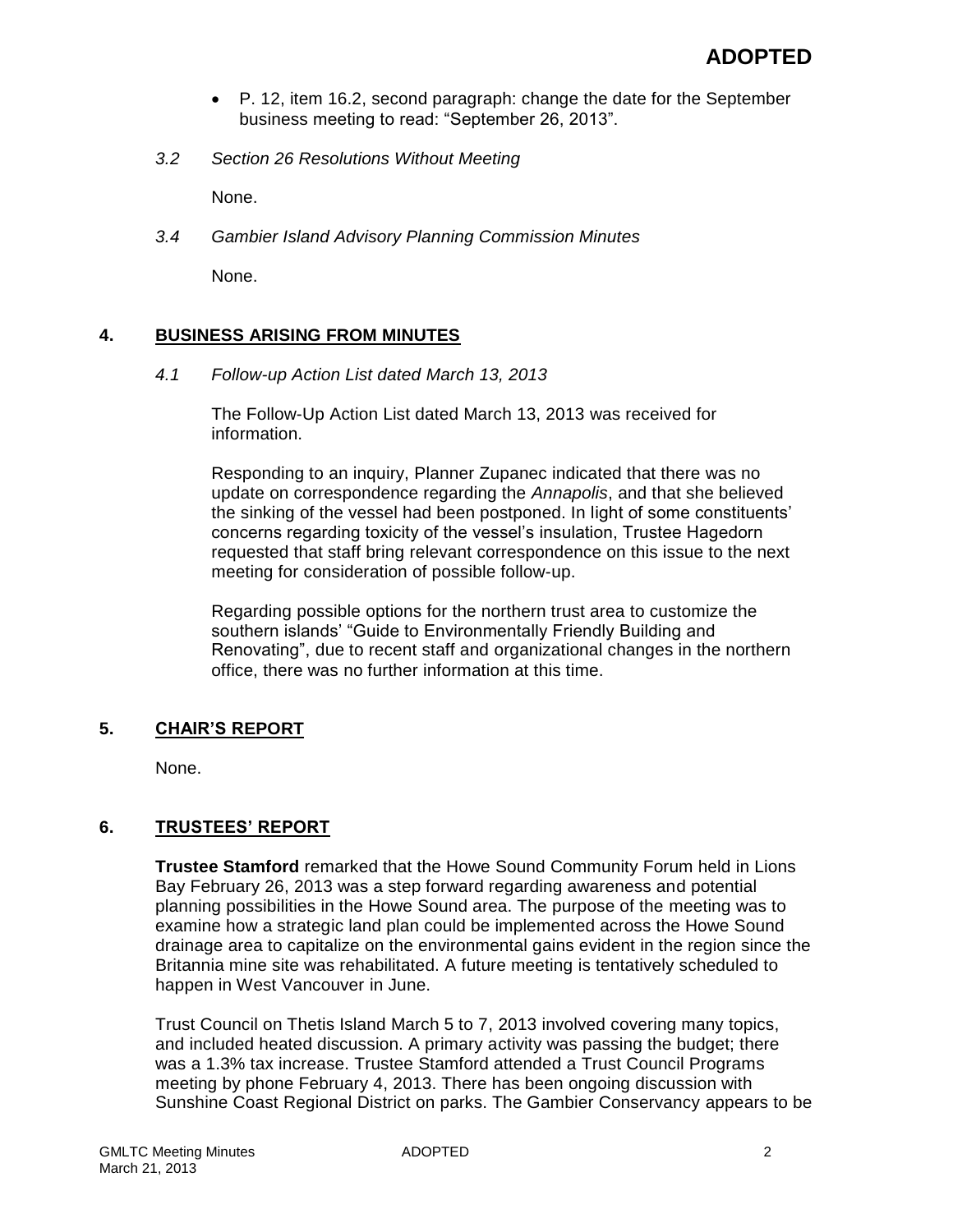on an upswing and focused, with lots of potential.

Discussion ensued on supervision for children coming off Gambier ferry.

**Trustee Hagedorn** commented on the "Greening Our Shores" webinar held the previous evening, thanking staff members who assisted with that and noting the webinar format could be a really good tool in moving forward.

The Trustee announced that a "Sustainability Champions" training workshop is scheduled for April 26 and 27, 2013 in Vancouver, an opportunity for students in British Columbia aged 19 to 25 interested in sustainability to develop a sustainability project and help transform their community. Information: [www.naturalstep.ca/impact](http://www.naturalstep.ca/impact-sustainability-champions-training/vancouver)[sustainability-champions-training/vancouver.](http://www.naturalstep.ca/impact-sustainability-champions-training/vancouver)

Trustee Hagedorn hopes to meet in May with representatives from Passage Island and Maria Harris, Area A Director of Metro Vancouver, for discussion on taxes. Trustee Hagedorn indicated she would meet monthly with the Sunshine Coast Regional District, also for discussion on taxes.

## **7. DELEGATIONS**

There were no delegations.

## **8. TOWN HALL SESSION**

There was no Town Hall session.

#### **9. CORRESPONDENCE**

*Correspondence specific to an active development application and/or project will be received by the Gambier Island Local Trust Committee when that application and/or project is on the agenda for consideration.*

## **10. LOCAL TRUST COMMITTEE PROJECTS**

#### *10.1 GM-LUB-2011.2 (Associated Islands Land Use Bylaw Review Project)*

Planner Zupanec discussed the staff report regarding Proposed Bylaw No. 120, 2013 (Gambier Associated Islands Land Use Bylaw), dated March 10, 2013, and reviewed the feedback on agency referrals received to date, including one item received after the agenda package was sent out.

Planner Zupanec responded to Trustees' questions on the bylaw process and discussed plans for communications with property owners and the public for the community information meeting and public hearing on the Land Use Bylaw scheduled for April 10, 2013 in West Vancouver. An information binder for public viewing would be made available at the end of March at the Gibsons and West Vancouver Public Libraries.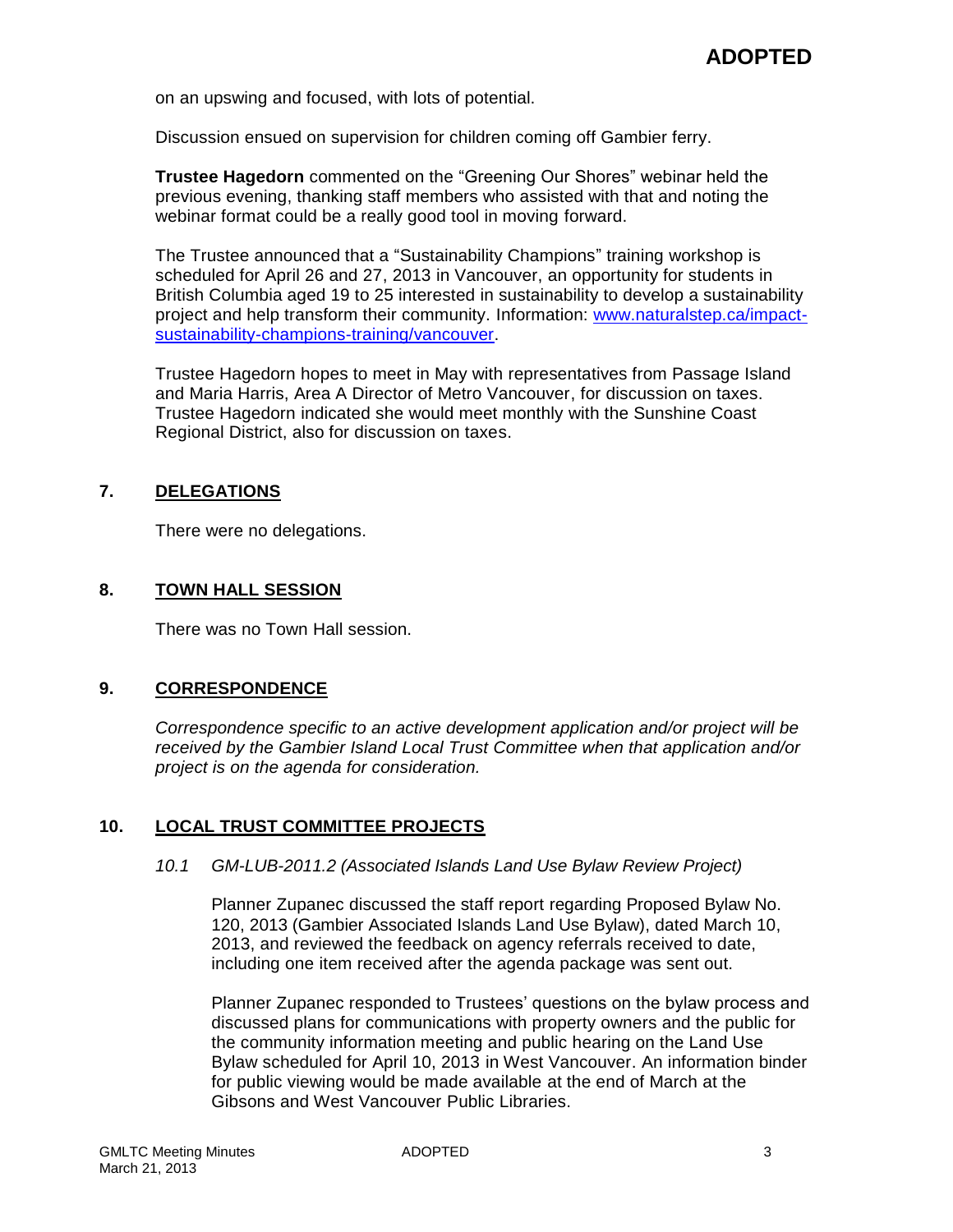Trustee Hagedorn requested the opportunity to sit in on any technical meetings at which hereditary chiefs would be attending. The trustee thanked staff for following up on referrals.

**GM-013-2013** It was **MOVED** and **SECONDED** that the Gambier Island Local Trust Committee request staff to flag the concerns expressed by Vancouver Coastal Health for Local Trust Committee consideration at second reading regarding:

- a. Need for a definition of a 'community water system';
- b. Updating the reference to sewage disposal regulation on page 14; and
- c. Including an information note stating that drinking water systems that service more than one single-family dwelling must comply with the *Drinking Water Protection Act* and Drinking Water Protection Regulation.

## **CARRIED**

**GM-014-2013** It was **MOVED** and **SECONDED** that the Gambier Island Local Trust Committee considers the consultation for the Gambier Associated Islands Land Use Bylaw review project pursuant to Section 879 of the *Local Government Act* to be sufficient and that staff be requested to schedule a community information meeting and public hearing and notify property owners within the plan area by mail out.

## **CARRIED**

*10.2 Greenshores Mapping, Keats Maps, Thormanby Maps*

Maps for Keats and Thormanby Islands presenting shoreline types, energy and sediment movement, and shoreline values and vulnerability were received for information. Trustees considered with the Planner Zupanec the utilization of the Green Shores mapping.

**GM-015-2013** It was **MOVED** and **SECONDED** that the Gambier Island Local Trust Committee request staff to report back to the Local Trust Committee regarding identifying next steps and opportunities to use and advance the shoreline mapping in the Gambier Islands Trust Area.

## **CARRIED**

*10.3 Riparian Areas Regulation (RAR) Mapping Discussion*

Responding to a question about alternative and economical approaches to Riparian Areas Regulation mapping in light of the large numbers of watersheds in the Gambier Trust Area, Planner Zupanec provided an update on developments at the Islands Trust Northern Office on Riparian Areas Regulation mapping. A Riparian Areas Regulation team lead by a newly hired planner would be operative by the summer.

The Director of Local Planning Services and the Regional Planning Manager would submit a report on this topic soon. Trustees agreed to await the staff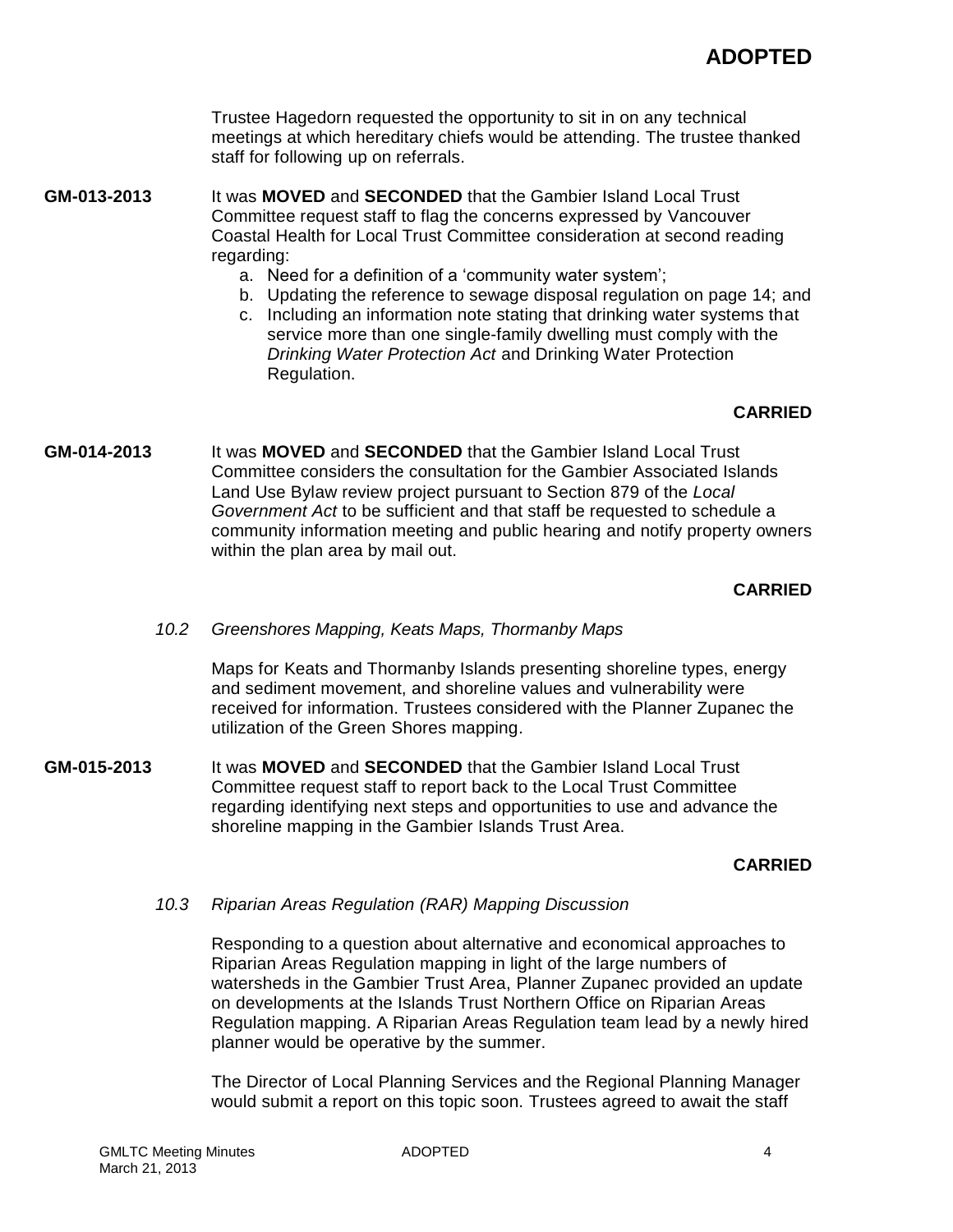report for further discussion.

## **11. APPLICATIONS AND PERMITS**

#### *11.1 GM-RZ-2012.1 (Reel 17 Investments Ltd.)*

Planner Zupanec reviewed the staff report dated March 8, 2013 to introduce Draft Bylaw No. 123 to rezone to permit community dock access and a neighbourhood dock for consideration of first reading.

Trustee Stamford reported she had visited the Cotton Bay site with Mr. Green where she observed the build on Lot 4, the rock wall and the community dock area, and got a sense of the potential of the site and, if docks were permitted, where they would go. The trustee was looking at a possible restrictive covenant on proposed Lot 11, closest to the community dock.

No historical photos were available from the applicant.

Trustee Stamford clarified that the rock wall was holding up a driveway and that this fell within the current regulations for the 15-metre setback. Planner Zupanec noted it also was the access point for the dock.

Trustee Hagedorn inquired if it was appropriate to go ahead with first reading if the development variance permit and/or a covenant were not in place.

Planner Zupanec indicated, if a restrictive covenant were requested, that a community information meeting and public hearing would be held off until the covenant and the properties it applies to were sorted out.

Regarding the process for the development variance permit, the planner noted that, at the last meeting, the Local Trust Committee supported the intent of the zoning change for a community dock. The use was core to this application at this time. This was a good opportunity to advance the bylaw to get input from agencies.

The applicant was invited to comment.

**Jim Green** inquired about the list of referral agencies and about possible amendments to the Marine General (W1) and Local Service Area (S2) zones. Mr. Green commented on the Local Service Zone permitted uses. He did not think it would be appropriate, with its modest footprint, to put boat storage at this site; nor would it be appropriate to put in a barge ramp, which would imply there would be alteration to the foreshore above and below the high water line. He also thought boat launching was not appropriate there.

Mr. Green commented further on permitted buildings and structures. He proposed S2 Zone items  $(1)$  (b), (e) and  $(f)$ , and  $(2)$  (c) and  $(d)$  could be eliminated.

Creation of a site-specific zone for that area was discussed.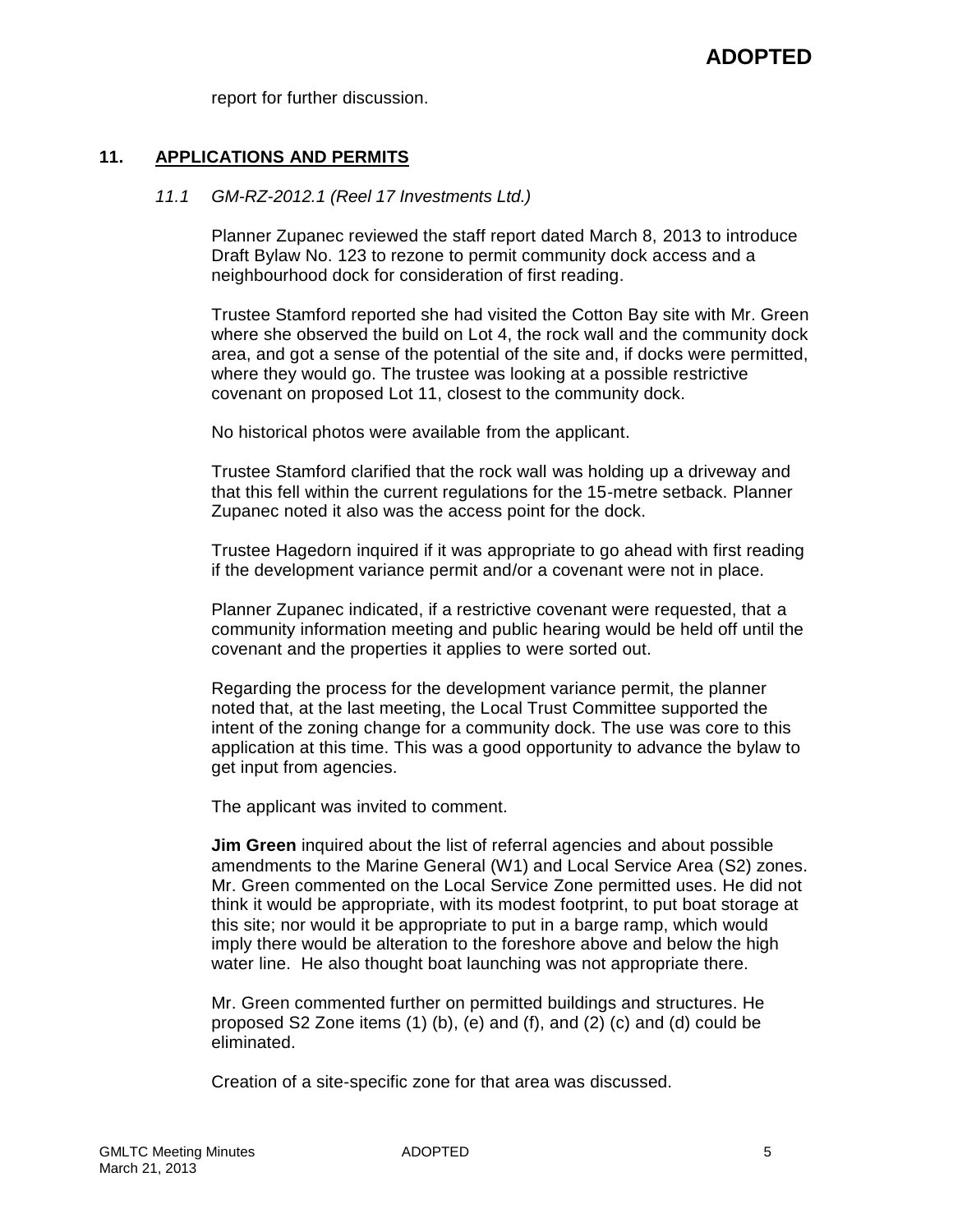Under Marine General Zone, Mr. Green was concerned about the opportunity for the dock to become too large. He noted there is relationship between the numbers of lots it would service, and taking that number and making the size of the dock a multiple of the dock, which would put in an oversized facility. Mr. Green thought it should be more modest, with some consideration for some expansion in the future to some modest extent. He did not see it as being a marina, nor a multiple of the number of lots being serviced.

Planner Zupanec explained that, if not permitting other docks in that area, the one area that is already disturbed ideally would be the receiver of any additional docks to take pressure off other foreshore access points. The footprint is a rectangle around the existing dock, not a big water area. There is potential for limited expansion because of the footprint and the nature of the number of possible lots that could be developed.

Trustees discussed possible referral of the application to the Advisory Planning Commission and the value of a public forum to hear input on the issue of community versus private docks.

Trustee Stamford had spoken informally with residents about a community dock versus several docks. She noted the focus of the community was the pressure on New Brighton dock, in terms of parking and driving. The trustee noted she could see community benefits for both a community dock versus several docks, and that there would be impacts on New Brighton and the developer that need to be considered.

Trustee Stamford acknowledged that development of Cotton Bay had been a point of discussion for a while and was a polarizing issue in the local community. There were concerns about access to the estuary. The trustee noted the opportunity to look at larger questions to get a better sense of priorities of the community regarding small docks and public parking at New Brighton.

Trustee Stamford remarked that the community was looking at the bigger picture and wanted to look at what the community dock would service in the long term, numbers of buildings that would be served, how it would impact the community in New Brighton area. There was a lot of interest in the overall pattern of Cotton Bay and its impact on the New Brighton community.

Planner Zupanec explained to Trustees the options available at this point regarding the draft bylaw and the public process. She also advised that she would not recommend first reading if there were changes in use, as draft zoning should reflect the intended use. There also would be changes required on the mapping with a change in use.

**GM-016-2013** It was **MOVED** and **SECONDED** that the Gambier Island Local Trust Committee request staff to amend Draft Bylaw No. 123 cited as "Gambier Island Local Trust Committee Land Use Bylaw No. 86, 2004, Amendment No. 1, 2013" by creating a site specific S2 Zone that permits ramp access to the neighbourhood dock only.

#### **CARRIED**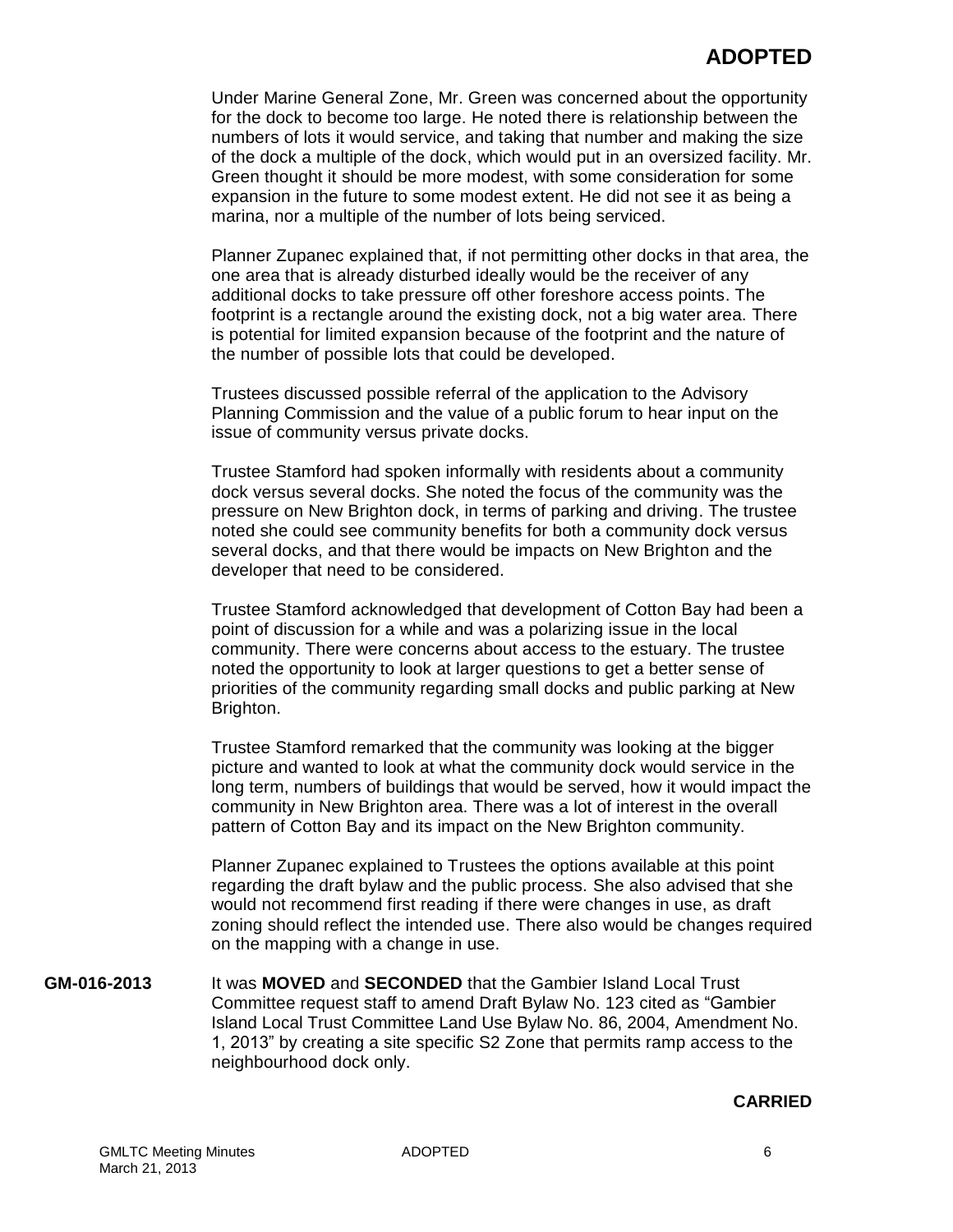*Chair Hagedorn recessed the meeting at 12:35 pm.*

*Chair Hagedorn reconvened the meeting at 12:50 pm.*

## **12. BYLAWS**

*12.1 Draft Bylaw No. 123 cited as "Gambier Island Local Trust Committee Land Use Bylaw No. 86, Amendment No. 1, 2013"*

Consideration of first reading of Draft Bylaw No. 123 was postponed until the next meeting.

*12.2 Draft Bylaw No. 124, 2013, cited as "Gambier Island Local Trust Committee Development Procedures Bylaw No. 50, Amendment No. 1, 2013" – Development Procedures Bylaw*

Planner Zupanec reviewed the staff report dated March 8, 2013.

**GM-017-2013** It was **MOVED** and **SECONDED** that the Gambier Island Local Trust Committee request staff to amend Draft Bylaw No. 124 to remove references to the word "Local" from "Gambier Island Local Trust Committee".

## **CARRIED**

**GM-018-2013** It was **MOVED** and **SECONDED** that the Gambier Island Local Trust Committee give first, second and third reading to Draft Bylaw No. 124 cited as "Gambier Island Trust Committee Development Procedures Bylaw No. 50, Amendment No. 1, 2013" and refer the proposed bylaw to the Executive Committee of the Islands Trust for approval.

#### **CARRIED**

*12.3 Draft Proposed Bylaw No. 116 (Bylaw Enforcement Notification)*

Planner Zupanec reviewed the staff report dated February 26, 2013 regarding adoption of Bylaw Enforcement Notification Bylaw No. 116.

**GM-019-2013** It was **MOVED** and **SECONDED** that the Gambier Island Local Trust Committee adopt proposed Bylaw No. 116 cited as "Gambier Island Local Trust Committee Bylaw Enforcement Notification Bylaw No. 116, 2011".

## **CARRIED**

**GM-020-2013** It was **MOVED** and **SECONDED** that the Gambier Island Local Trust Committee appoints the Bylaw Enforcement Assistant, the Bylaw Enforcement Coordinator and the Regional Planning Manager as Screening Officers pursuant to Gambier Island Local Trust Area Bylaw Enforcement Notification Bylaw No. 116, 2011.

#### **CARRIED**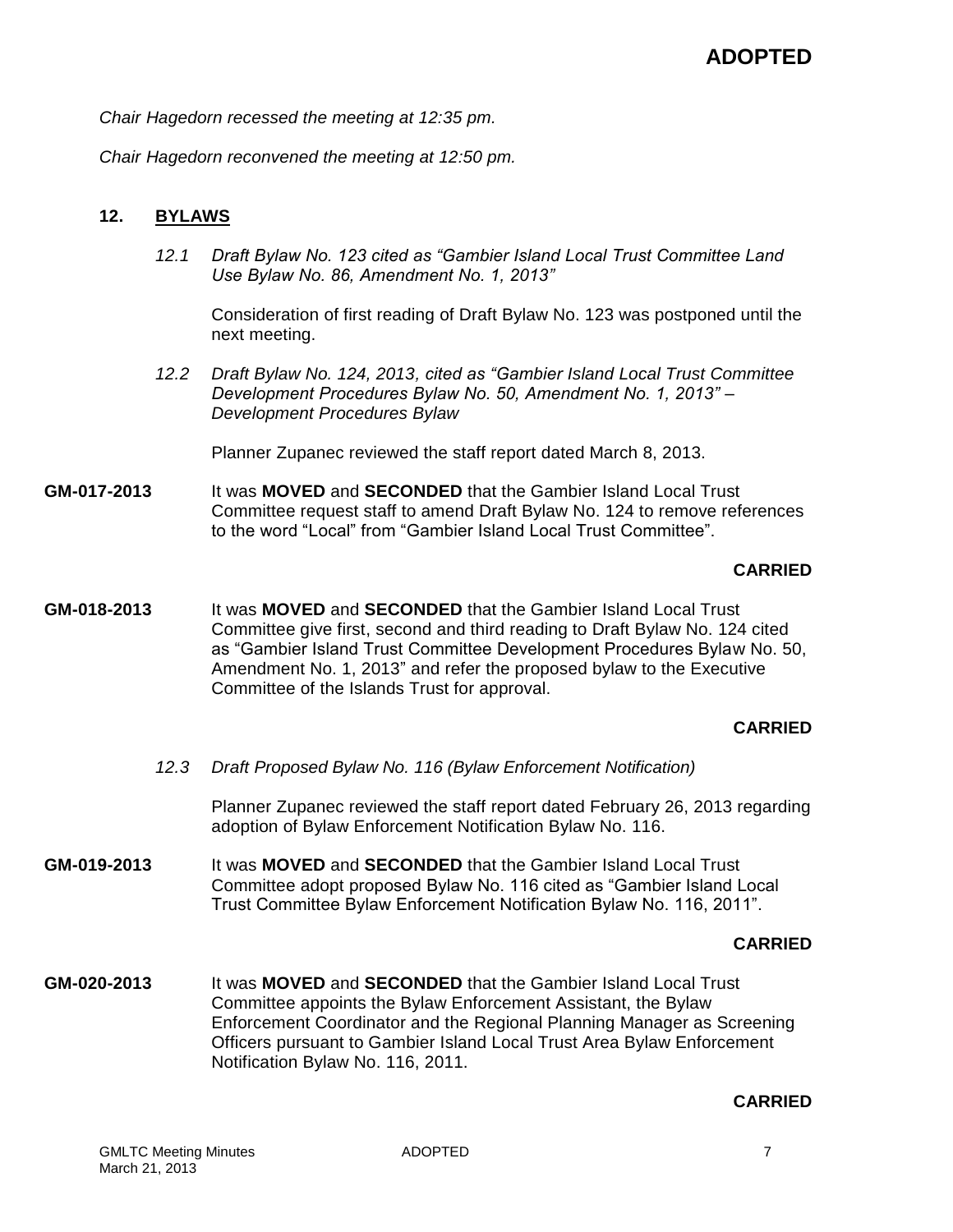# **ADOPTED**

**GM-021-2013** It was **MOVED** and **SECONDED** that the Gambier Island Local Trust Committee adopt the Bylaw Enforcement Notification Bylaw Screening Officers' Powers and Duties Policy attached to the staff report dated February 26, 2013.

## **CARRIED**

**GM-022-2013** It was **MOVED** and **SECONDED** that the Gambier Island Local Trust Committee stipulates that the Bylaw Violation Notice attached to the staff report dated February 26, 2013 is the form of violation notice to be used pursuant to the Bylaw Enforcement Notification Bylaw No. 116, 2011.

# **CARRIED**

# **13. REPORTS**

*13.1 Work Program Reports*

Planner Zupanec reviewed the Top Priorities Report and Projects List dated March 13, 2013.

*13.2 Applications Log*

Planner Zupanec responded to Trustees' questions regarding the Applications Log Report dated March 13, 2013.

*13.3 Trustee and Local Expenses*

Received.

Planner Zupanec noted the trustees' request that staff provide more detail in the expense report, especially around local expenses, with a tally of monthly expenses. There was also a request for clarification regarding travel expense allocation.

**GM-023-2013** It was **MOVED** and **SECONDED** that Gambier Island Local Trust Committee request staff to print and laminate one copy of the Keats Island recent shoreline mapping, and one copy of Thormanby Island recent shoreline mapping, for a total of six maps, and release up to \$100 from local expense Special Projects.

# **CARRIED**

# **14. NEW BUSINESS**

*14.1 Sunshine Coast Agricultural Area Plan Background Report*

The Sunshine Coast Agricultural Area Plan Background Report was received for information. Staff commented on the excellent information in the